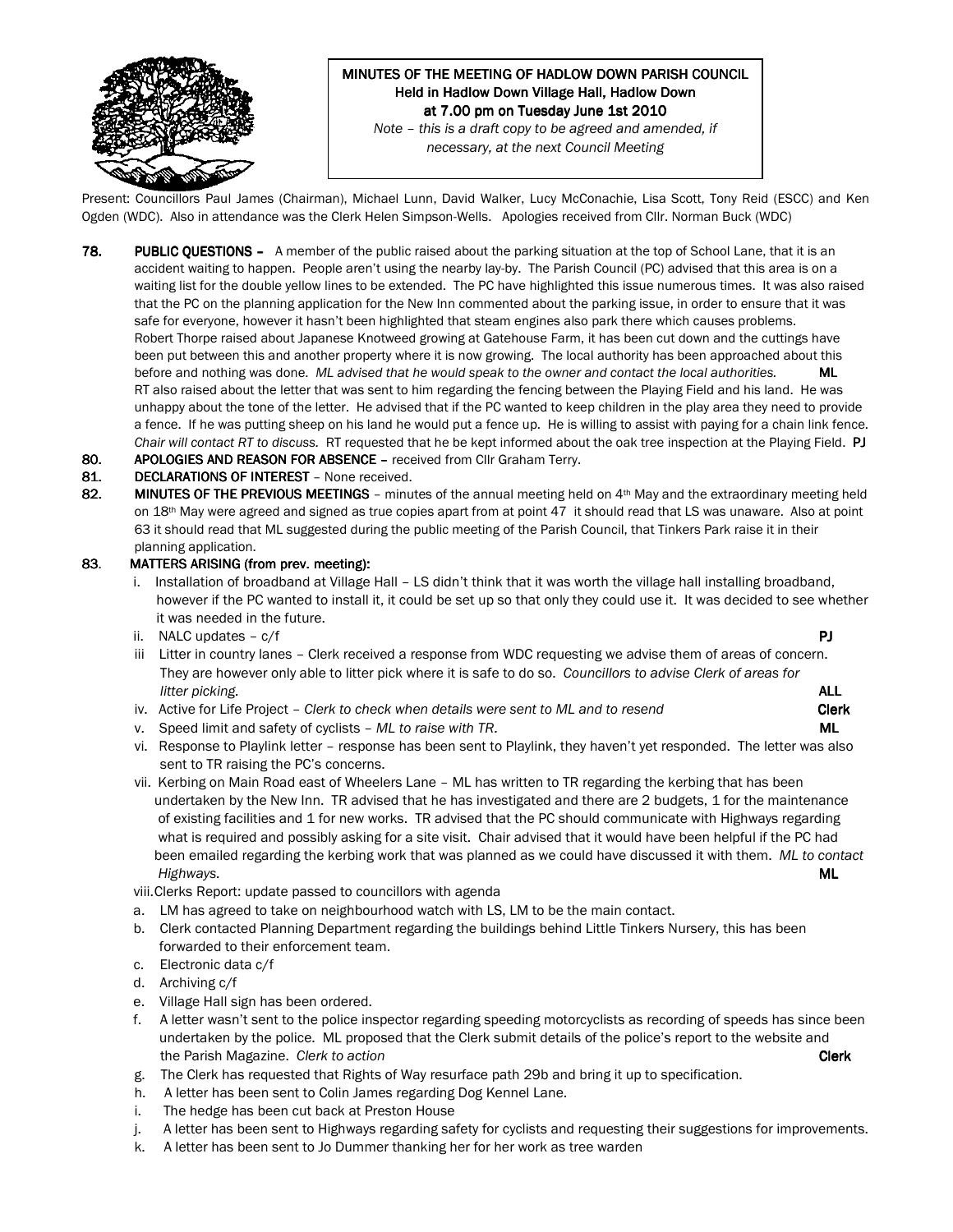- l. Highways have advised that they will look into the issue of water coming onto the A272 from the new entrance at Five Chimneys Farm.
- m. Details of the Wealdlink service have been added onto the website together with a link to the Wealdlink website.

## 84. PLANNING APPLICATIONS:

WD/2010/0454/F - LITTLE FOXES FARM, STONEHURST LANE TN20 6LL - Erection of new dwelling and associated outbuildings amendments to approved application WD/2008/0339/F. To include amendment to condition relating to demolition of existing dwelling, application seeks to retain this until new dwelling is constructed – amended plans – basement windows omitted; omit summerhouse and deck; omit chicken shed; removal of concrete driveway; reduction of terrace surrounding pool; separation of garage into two structures and tractor store from domestic to agricultural. – The applicants updated the PC on the amendments to the original application, they have consulted with WDC and have separated out the two outbuildings. They also want to look after the woodland, the garden and paddock. ML commented that the ridge height was the same. The applicants advised that it may be lower as the building will be dropped down. - The Parish Council supports the application but would like to see some form of sustainability built into the permission.

## LAWFUL DEVELOPMENT APPLICATION

WD/2010/0419/LDE - COLES FARM, POUNSLEY, BLACKBOYS, TN22 5HS - Dwelling occupied in breach of condition for more than 10 years - Certificate of lawful development issued.

#### REFUSED PLANNING PERMISSION

WD/2010/0604/F - WOODLANDS FARM TN22 4HH - Single storey side extension and two storey rear extension FEEDBACK TO WDC REGARDING ELECTRONIC PLANNING TRIAL - Kelvin Williams, Head of Planning and Building Control at WDC explained about the electronic planning process. He gave the PC copies of what would be shown at WDC's planning meetings. The design and access statement and other background information would be viewed online by members of the committee prior to the meeting. Chair advised that members of the PC need to view the application online prior to the PC's meeting. ML highlighted the amount of time the Clerk has spent on preparation prior to a meeting and that the precept would be higher if she was working more hours. DW highlighted the amount of time spent by Councillors and that if the PC had the planning paperwork it would be a lot quicker for them. KW advised that the process to roll out electronic planning had been agreed by WDC members. He has spoken to other authorities who are all going electronic. He advised that there is a risk in doing a live presentation for the meeting in that the website could be down or there could be another technical problem.

ML questioned if there could be a separate download areas for PCs. KW advised that improvements are being made to the system. The Transformation programme is looking to reduce costs and localism may change the process further. Chair advised that savings made by WDC are costing the PC more. ML questioned whether it was fair on the applicant for the PC not to download everything. KW advised that there will be an update on the electronic planning trial at the Parish Conference in November.

Chair advised that a resident had asked when submission of building regulations would be online, KW advised that he hoped that it would go live in a month or 2. Chair asked if there was any protection for architect copyright, KW advised that electronic planning is about having information in the public domain, about being more open. WDC are now receiving more comments on planning applications as it is easier for people to view them and make their comments. KW left at 8:10

- 79. PCSO KATIE BREEDS PC Dave Charlton and PCSO Dean Reynolds attended on behalf of KB who was unable to attend. DC advised that since the 1st May there had been 1 reported crime, an attempted burglary to a shed at Kit Wilson. ML advised that he is pursuing the installation of deer warning signs, Highways have twice requested details from the police of the number of incidents involving deer but have had no response. DC to chase for statistics. Chair raised that a resident, earlier in the meeting, had raised concerns regarding the rally weekend and the danger of steam engines on the Main Road outside the New Inn. DC will arrange for police slow signs to be put up either side of the village.
- 85. REPORTS FROM CLLR. TONY REID ESCC AND KEN OGDEN WDC TR advised that cuts are being made by central government to local government. There will be cuts in specific budgets of probably 20-25% however details are not yet known. Already ESCC is looking at specific spending. The police are also having their specific grants cut and Highways will be affected.

 Highways are looking at ways to limit the effect of the works on the A272, which will probably be undertaken in August. The Council Tax freeze next year for residents will be honoured. It will take 2 years for ESCC to look at funding and the possibility of reallocating.

 KO advised that WDC have a new leader and deputy leader. He advised that if people see unsocial or dangerous riding of a motorbike they should report it to the police, giving the bike's registration number.

TR advised that there has been a spate of thefts from sheds and tack rooms in the vicinity of where he lives.

 ML advised KO that the PC have received a response from Charles Hendry MP regarding the street naming. The Chair advised that the road has been known as Main Road for years. KO will raise at WDC.

#### TR and KO left at 8:30

86. BANK RECONCILIATION: - Bank reconciliation for 26th May carried forward.

### 87. OTHER FINANCE MATTERS –

i. Payment of £150.00 was ratified, payable to Village Hall Management Committee for the expense of the village print